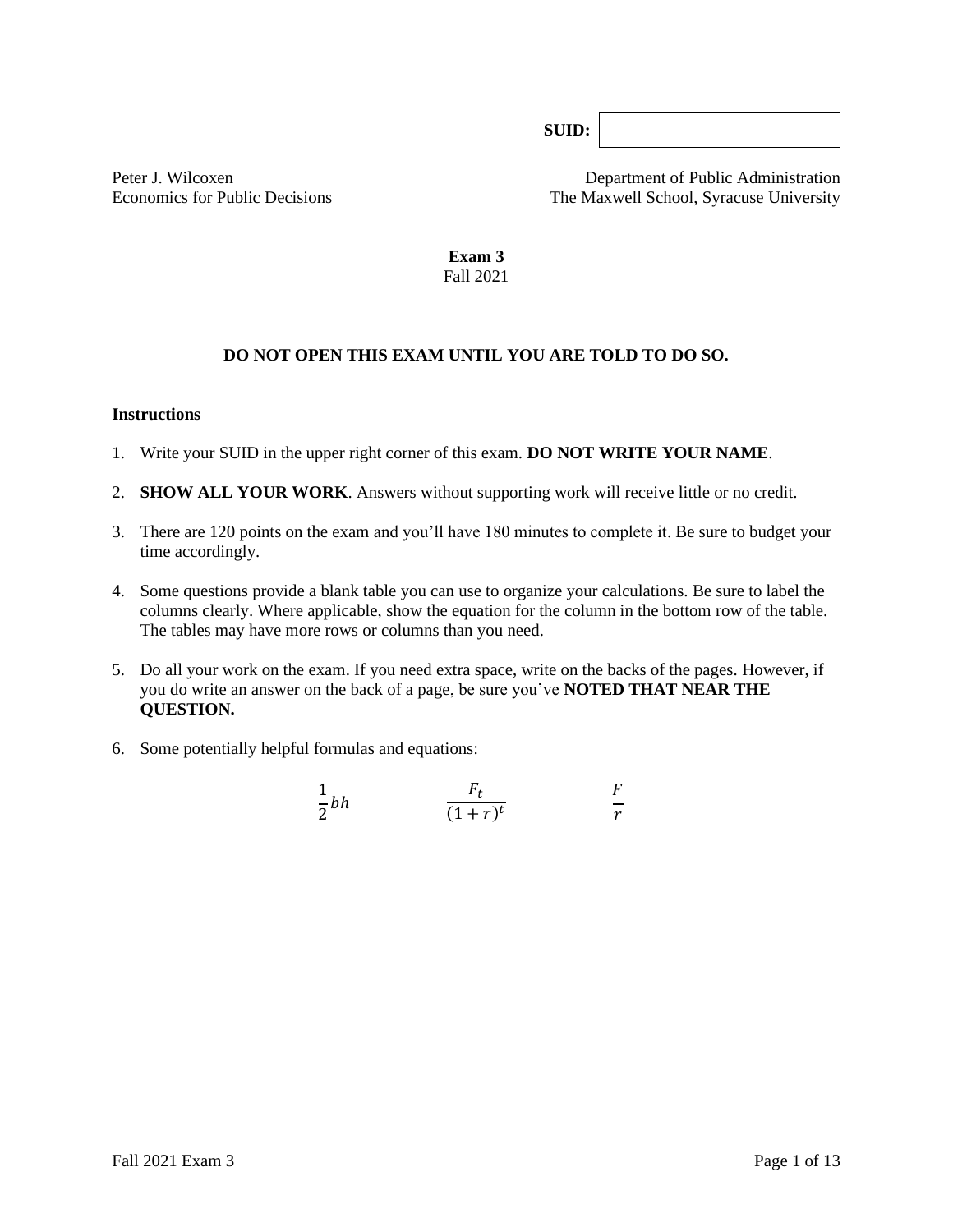### **Question 1 (15 points)**

An important aspect of policy design is how rapidly the policy takes effect. To explore that, suppose the government of a large city is concerned about air pollution and other externalities created by old heating systems in large apartment buildings. Currently, the damages from the externalities are \$2 billion per year. The city is considering two policies, S and G, that would require building owners to upgrade their heating systems. Policy S would be imposed suddenly: building owners would have to start replacing their systems with new equipment soon. It would cost \$6 billion per year in years 1-5 and it would eliminate the externality damages starting in year 6. Policy G, on the other hand, would be more gradual. It would lower costs by allowing owners to replace old equipment as it wears out. It would not require any action in years 1-5 and would cost \$2 billion per year in years 6-15. The externality would be eliminated starting in year 16.

Please:  $\square$  determine the net present value of each option, and  $\square$  indicate which the city should choose. The city uses an interest rate of 5% in PV calculations.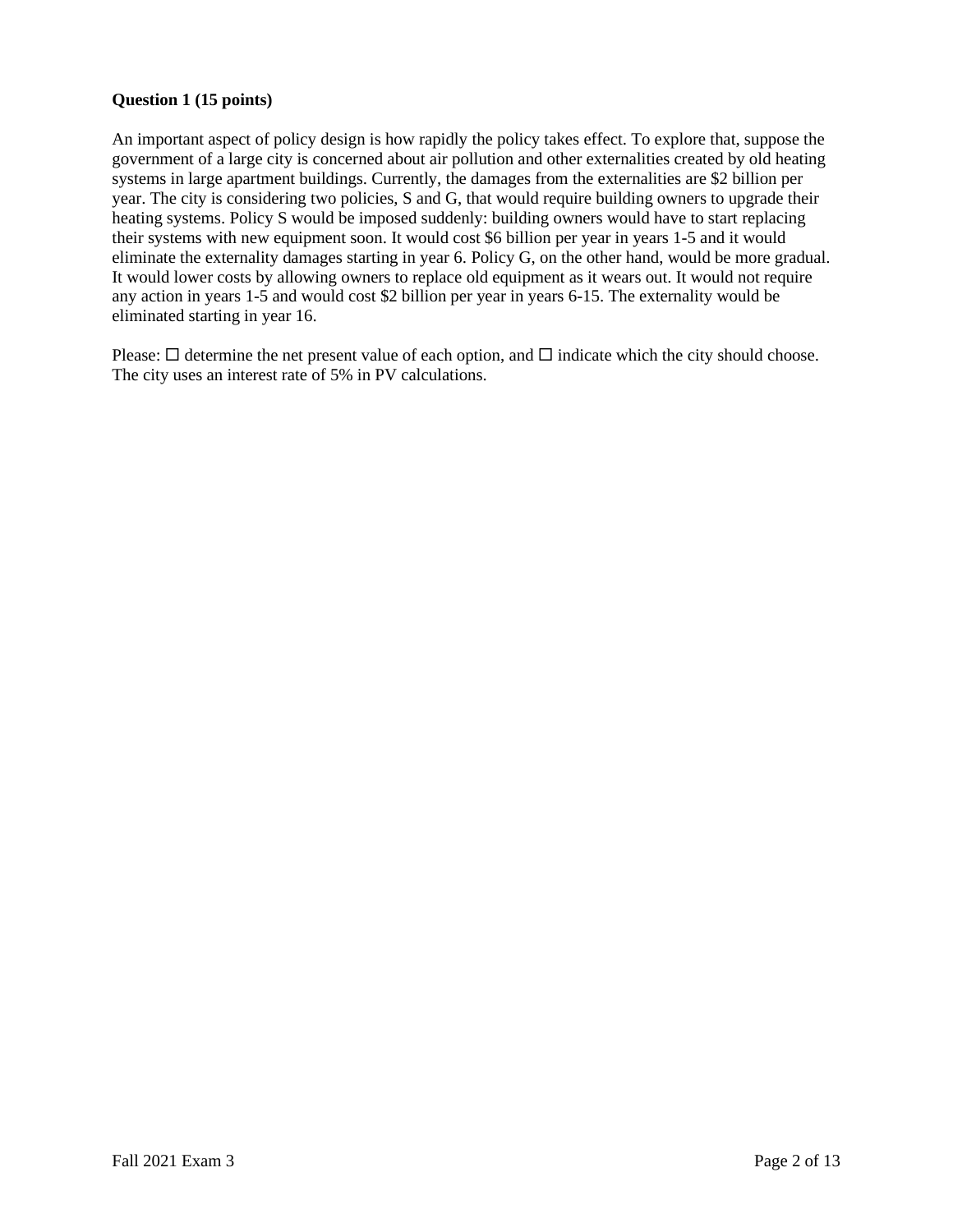### **Question 2 (15 points)**

Suppose a region like Texas usually has relatively mild weather (M) but once in a while gets severely cold (C). The chance of C in a given year is 5% and the chance of M is 95%. When C occurs, however, there is a 20% chance that critical parts of the natural gas pipeline system will freeze (F), causing \$100 billion in damages by reducing the supply of natural gas to homes and power plants. When F does not occur, C does not cause any damage.

The region's government is concerned about the situation and is considering a policy that would require pipeline operators to winterize (W) their equipment. Winterizing wouldn't change the probability of C but it would reduce both the probability of F and the damages that would occur when F happens: the probability of F when C occurs would drop to 5% and the damages would drop to \$80 billion.

Please determine:  $\Box$  the expected annual net gain from adopting policy W before considering its cost. Now suppose that W would require a one-time investment of \$10 billion in year 0 and would then produce the expected annual net gain forever starting in year 1. Please determine:  $\Box$  the NPV of the policy using an interest rate of 5% and  $\Box$  indicate whether the region should go ahead with it. You should assume that the government is risk-neutral and would like to pick the approach that has the best expected value.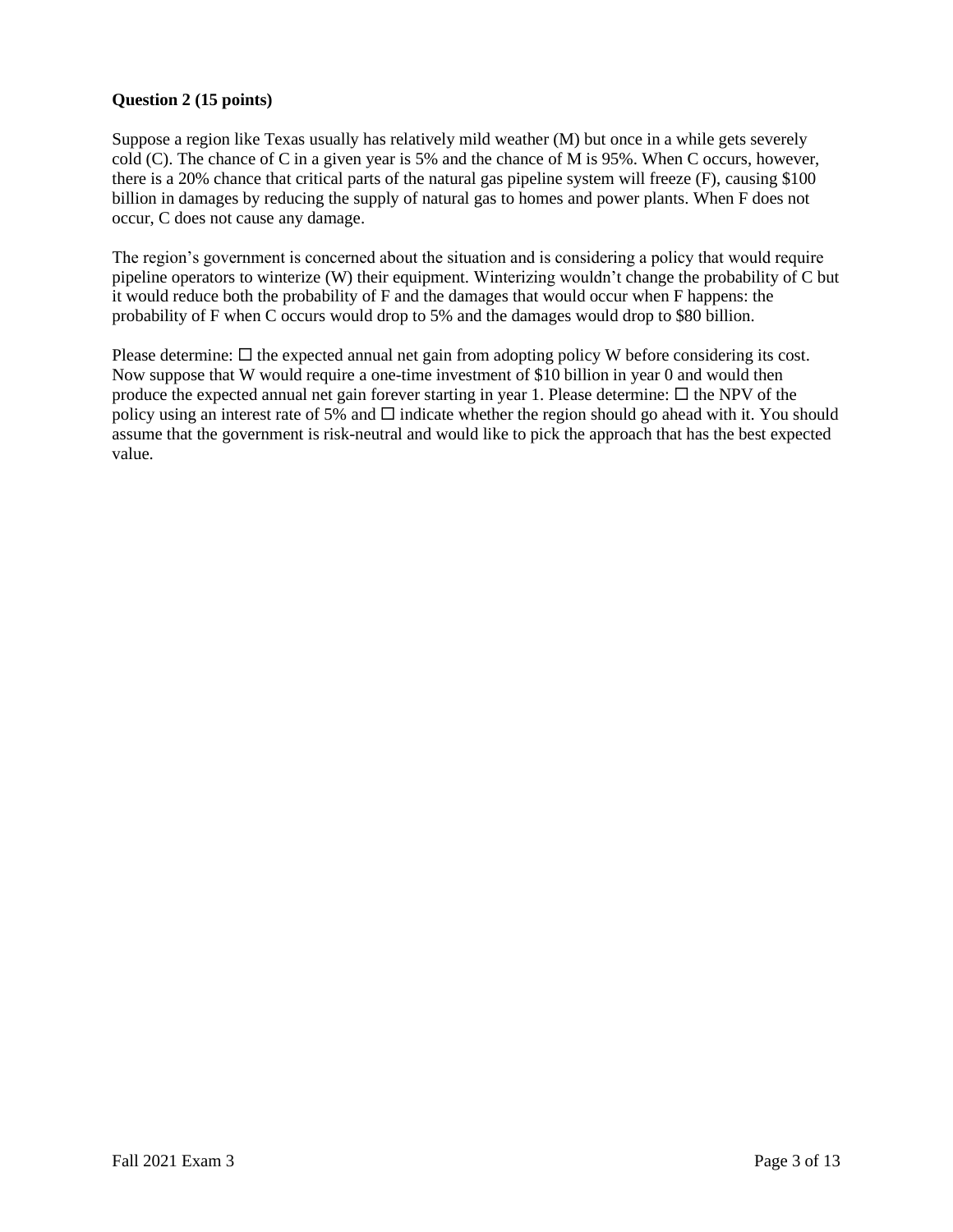### **Question 3 (15 points)**

The US legal doctrine of sovereign immunity means that federal government decisions can't be challenged in court except where Congress has specifically waived that immunity. In recent decades, Congress has routinely waived sovereign immunity for decisions by executive branch agencies, such as the EPA, but not for decisions by Congress itself. This question explores the implications. It is loosely based on the regulation of toxic air pollutants in the US.

Suppose that a large group of chemicals needs to be regulated. Some chemicals create health hazard X (type X) and others create health hazard Y (type Y). It is known that 25% of the chemicals are likely to be type X and 75% are likely to be type Y but the type of any given chemical is not known without a detailed investigation by the EPA. In addition, there are two types of regulation: A and B. The net payoff, in millions of dollars, of regulating each type of chemical with each type of policy is given in the table below:

|               | <b>Policy A</b> | <b>Policy B</b> |
|---------------|-----------------|-----------------|
| <b>Type X</b> | \$10            |                 |
| Type Y        |                 | \$6             |

Congress would like to deal with the chemicals and is considering three options: CA, a one-size-fits all policy applying A to all chemicals ("CA" for "Congress mandates A"); CB, a similar one-size-fits-all mandate applying B to all chemicals; or a third policy, D, delegating decisions about individual chemicals to the EPA. Under D, EPA experts could infallibly determine each chemical's type at zero cost and then apply A or B as appropriate for that chemical.

(a) Please determine:  $\Box$  the expected payoffs of applying each policy, CA, CB or D to a random chemical; and  $\square$  indicate which option is best.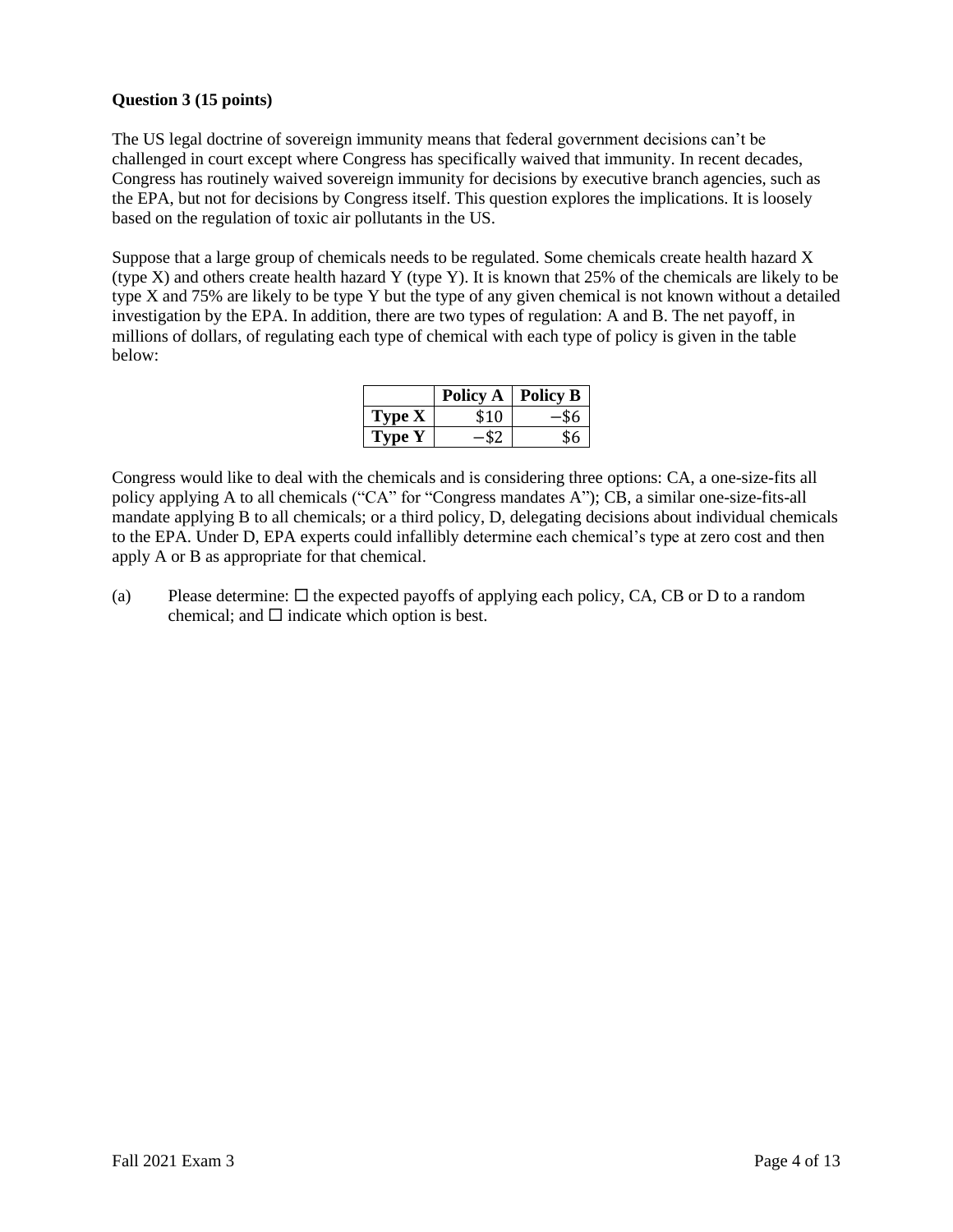### **Question 3, continued.**

Now suppose that under D, EPA's decisions about the policy to apply for type-Y chemicals will always be challenged in court. Defending a decision will cost the government \$6 million in legal fees (you can assume the government always wins in the end). For simplicity, type-X decisions are never challenged. In contrast, under CA or CB there's no litigation cost for either type of chemical because Congress is protected by sovereign immunity.

(b) Please determine:  $\Box$  whether the best policy changes. If it does,  $\Box$  indicate how much benefit is lost per chemical relative to your answer to part (a). Finally,  $\Box$  briefly explain in words what goes wrong.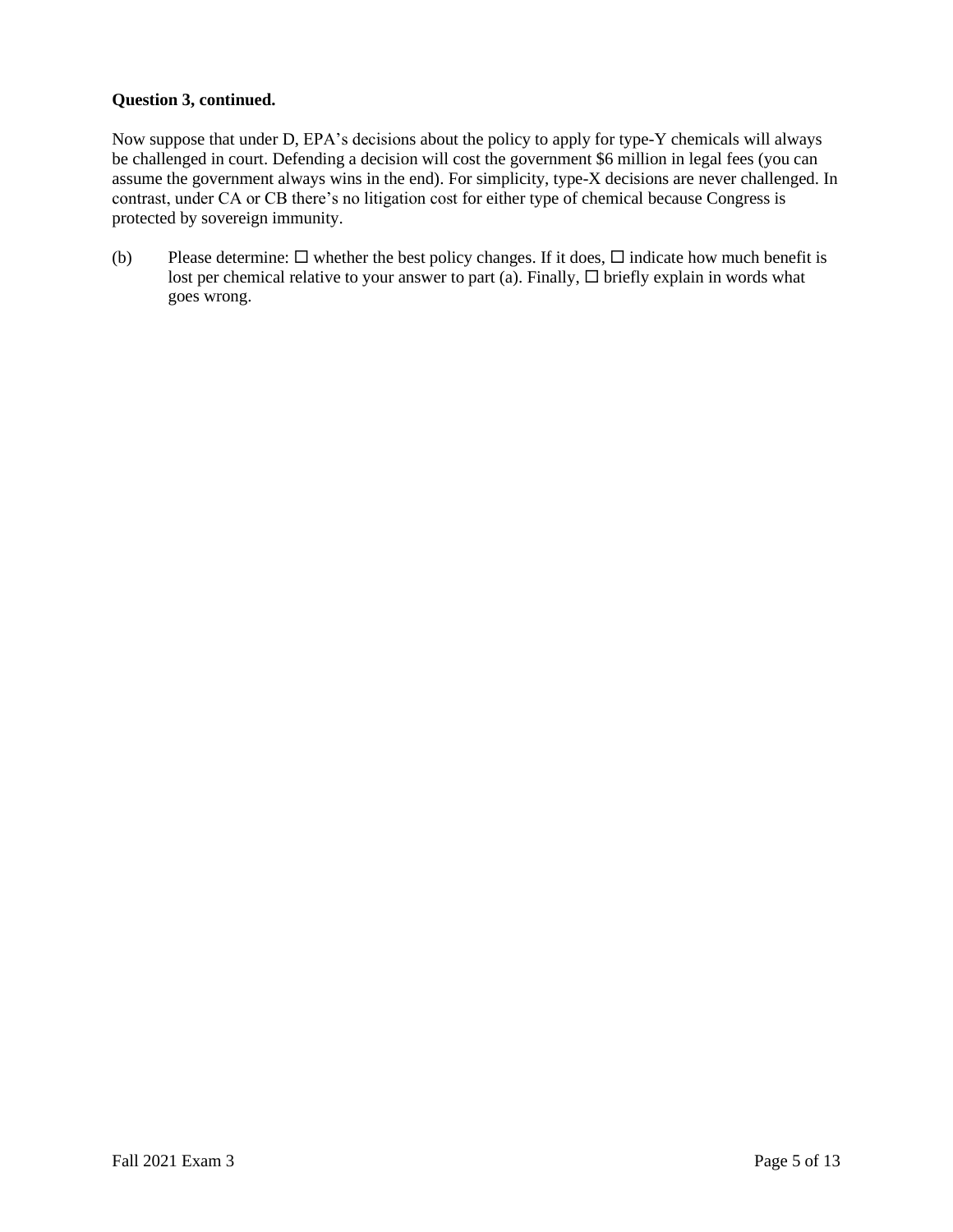### **Question 4 (15 points)**

Addressing climate change will require switching the vehicle fleet away from gasoline engines. Two alternative technologies are electric vehicles (EVs) and fuel cell vehicles (FCs) but both technologies are evolving rapidly. A federal policy emphasizing one or the other will bring about the transition sooner, but it also risks picking the wrong technology.

For example, EVs are the most promising technology now (year 0) but suppose it won't be known for sure what's best until year 10. At that point, there are two possible states: EVs are best (state E) or FCs are best (state F). The probability of E is 80% and the probability of F is 20%.

Suppose that the government could adopt a policy today (year 0) that would build infrastructure for one type of vehicle or the other; call the policies EV0 and FC0. Under EV0, the government would spend \$200 billion per year in years 1-10 developing EV infrastructure. If state E occurs in year 10, that infrastructure would produce a benefit of \$300 billion per year forever starting in year 11. However, if state F occurs, the EV infrastructure would only produce a benefit of \$100 billion per year starting in year 11. Policy FC0 would be similar but would emphasize FC infrastructure. It would have the high \$300 billion payoff in state F and the low \$100 billion payoff in state E.

(a) Please:  $\Box$  evaluate policies EV0 and FC0 and determine which one would be better. You may assume that the government uses an interest rate of 5% in present value calculations and makes decisions based on expected value.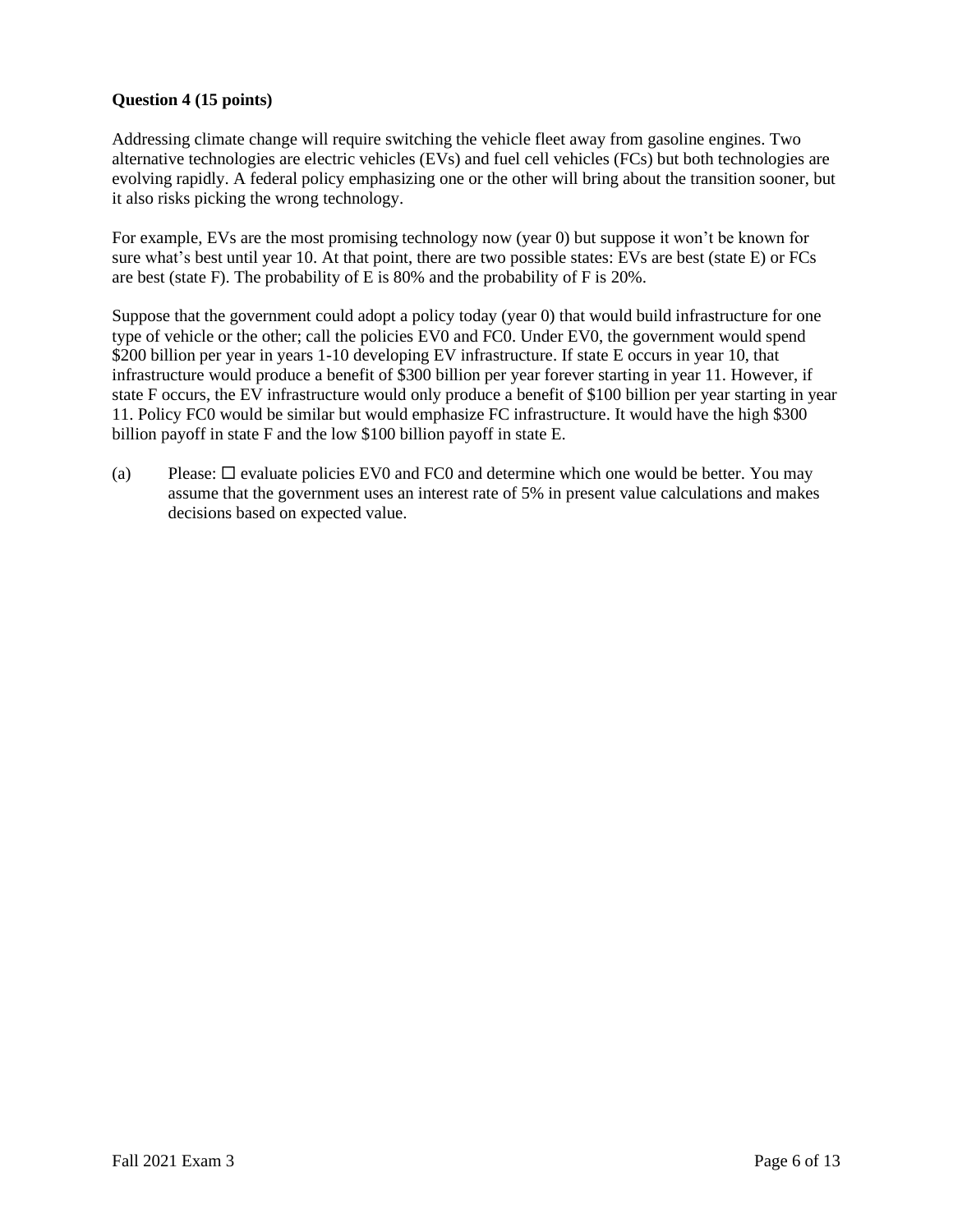# **Question 4, continued.**

Now suppose the government could wait 10 years to see how the technologies evolve before adopting a policy. It could then choose EV10 or FC10, which would be similar to EV0 and FC0 but delayed 10 years. For example, under EV10, the government would spend \$200 billion on EV infrastructure in years 11-20. It would create \$300 billion benefits starting in year 21 under state E, or \$100 billion per year under state F.

(b) Please determine:  $\square$  whether the option to wait would change the government's decision.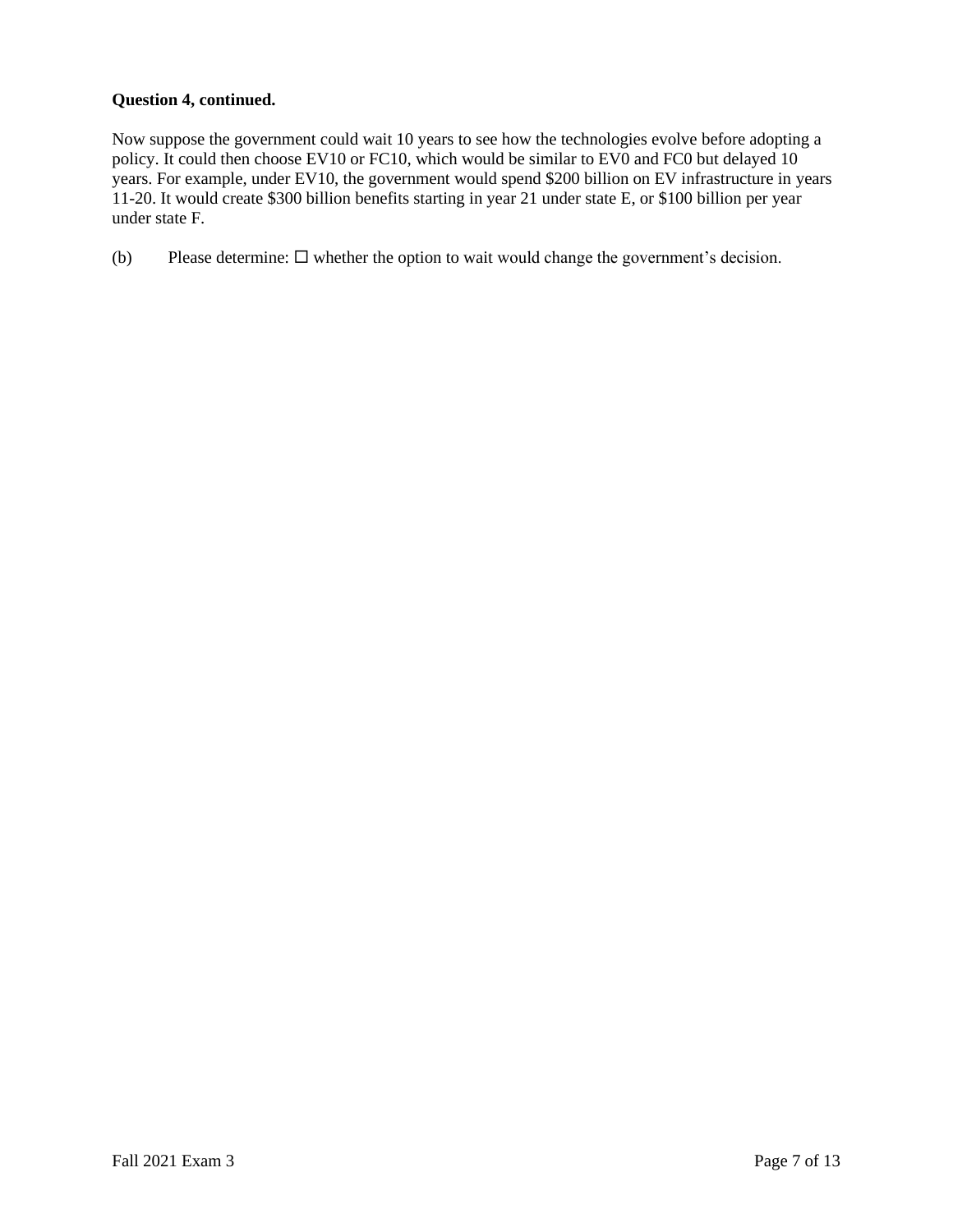# **Question 5 (15 points)**

A nonprofit organization helps small businesses set up their social media presence. It has total costs given by the following equation:  $TC = 1000 + 5Q^2$  where Q is the number of businesses it serves. It believes the demand for its help is given by  $WTP = 500 - 10\tilde{Q}$ , and there are no other organizations nearby providing a similar service. The organization wishes to serve as many businesses as possible without running a deficit.

What price should the organization charge and how many businesses will it be able to serve? How much profit will it earn? As a hint, the value of Q is between 25 and 35, inclusive.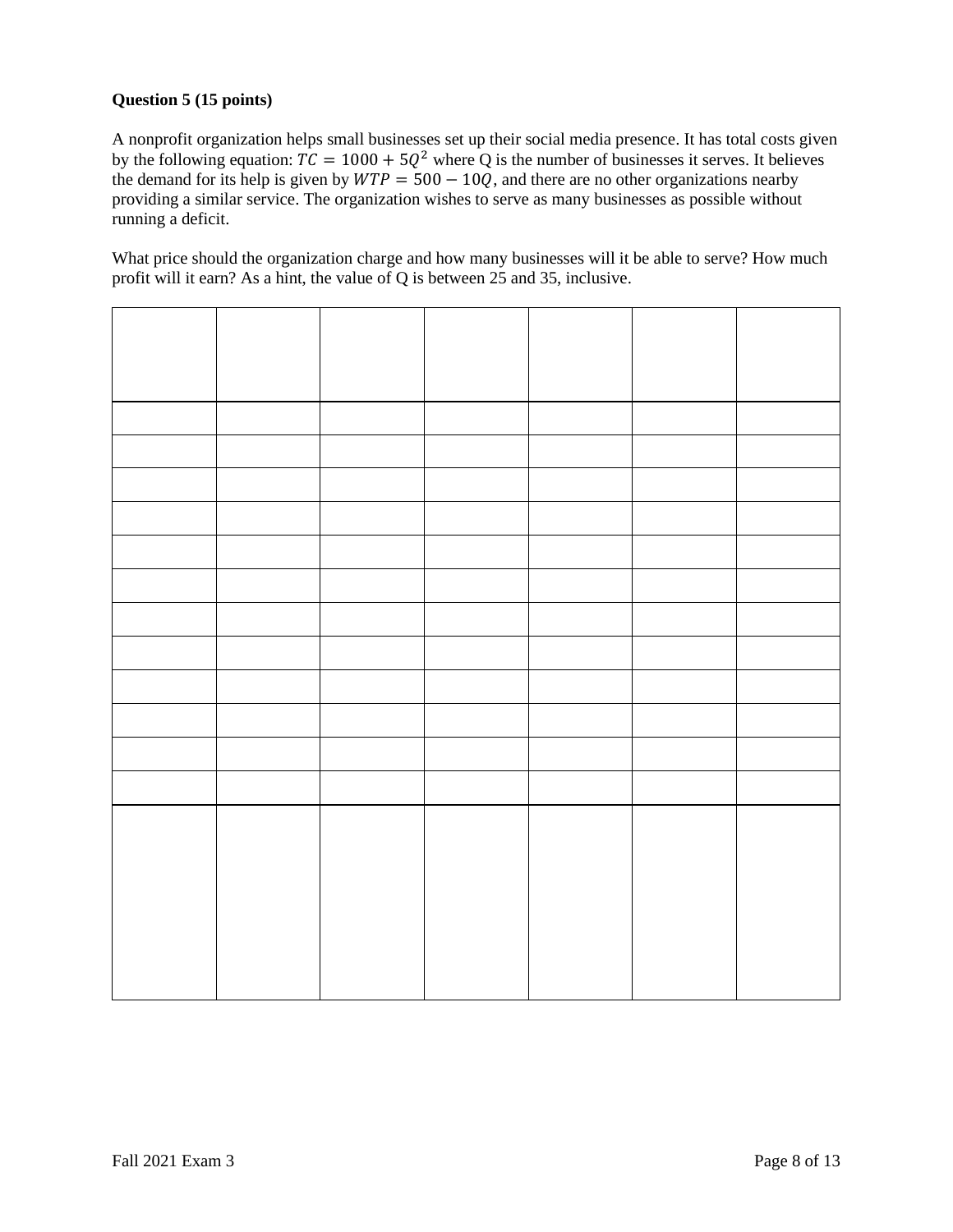### **Question 6 (15 points)**

Suppose a profit-maximizing firm is considering a research project to develop a compact medical-grade air purifier that would be highly effective at eliminating airborne viruses in restaurants and other small businesses. If it succeeds, the annual demand for the system would be given by  $WTP = 6000 - 25 * Q$ and production costs would be given by  $TC = 1000 * Q$ . Assuming that the firm is able to develop the device, what price would it charge and what quantity would it produce in each year during the time it is a monopolist? What profits will it earn each year? As a hint, the quantity will be between 96 and 106, inclusive.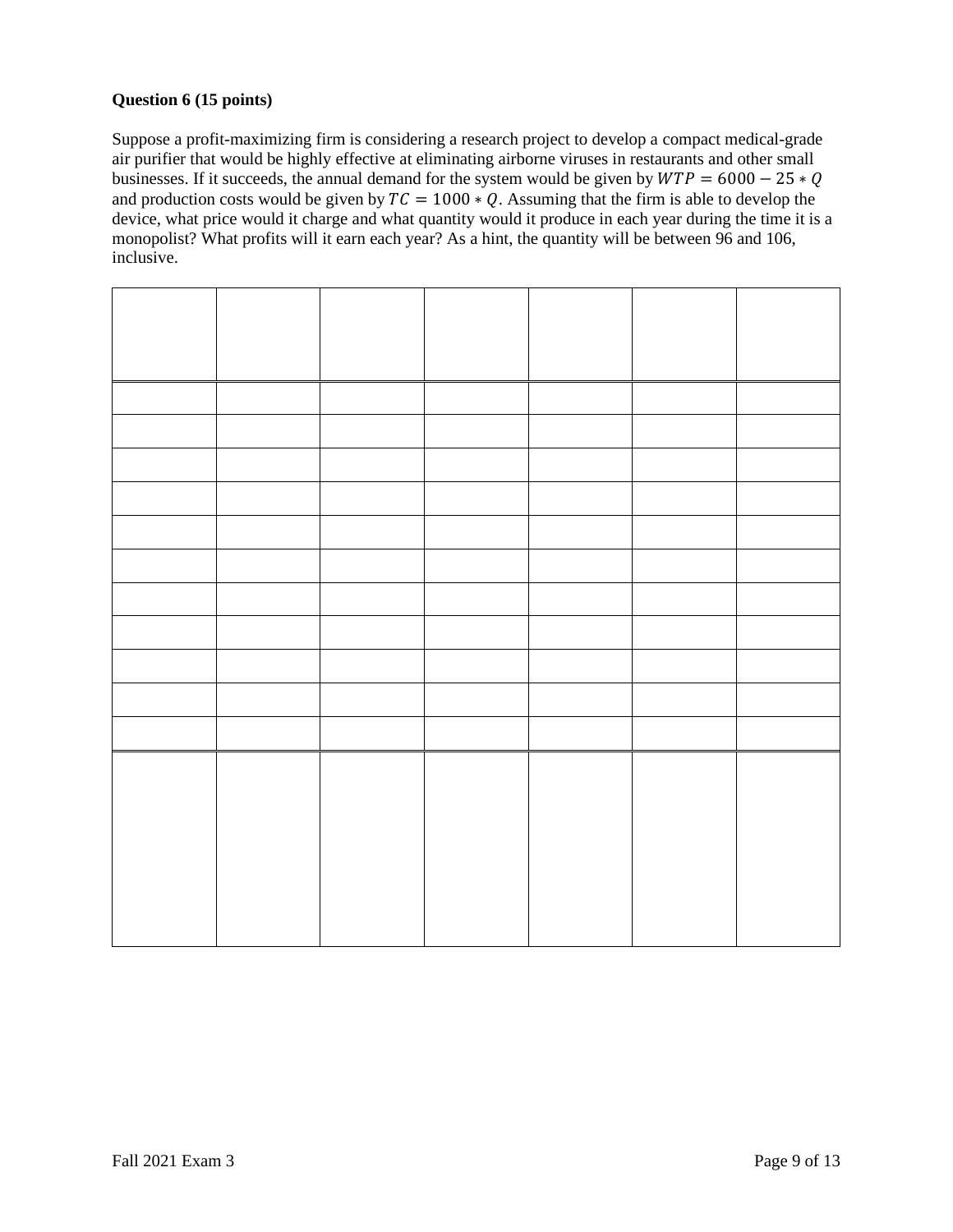## **Question 7 (15 points)**

Now suppose that the research project in Question 6 would cost \$1 million, which would be paid in year 0. The chance that the project succeeds in developing a purifier is 30%. However, for the device to qualify as medical-grade, the firm would then need to submit it to the Food and Drug Administration (FDA) for approval, which would require an additional \$500,000 in costs. The chance of subsequent FDA approval is 80%.

To keep things simple, you may assume that the research project and the application for FDA approval could both be carried out in year 0, and if the FDA approves the device, the profits from Question 6 would begin to arrive in year 1. The firm would be a monopolist for 20 years (years 1-20) after which other firms would enter the market, the price would fall to \$1000, and the firm's profits would drop to 0.

(a) Using an interest rate of 5%, please:  $\Box$  calculate the PV of the monopoly profit if the project succeeds and the FDA approves the device;  $\Box$  calculate the EV of the research project as a whole; and  $\Box$  determine whether the firm would undertake the research.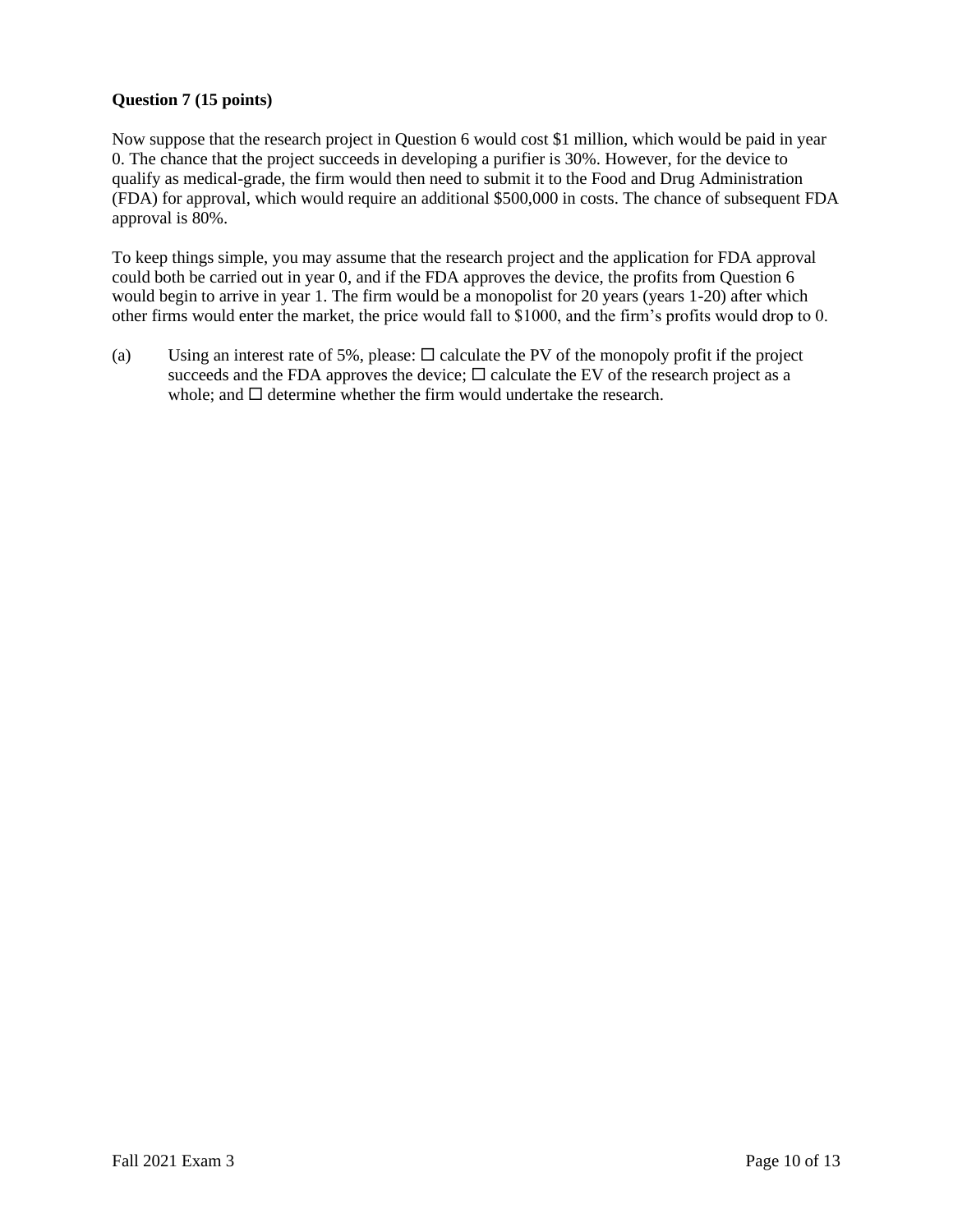# **Question 7, continued.**

(b) Now consider the potential consumer surplus the device would produce. Using an interest rate of 5%,  $\Box$  what is the PV of the CS that would be generated if the firm successfully developed the product and had it approved by the FDA?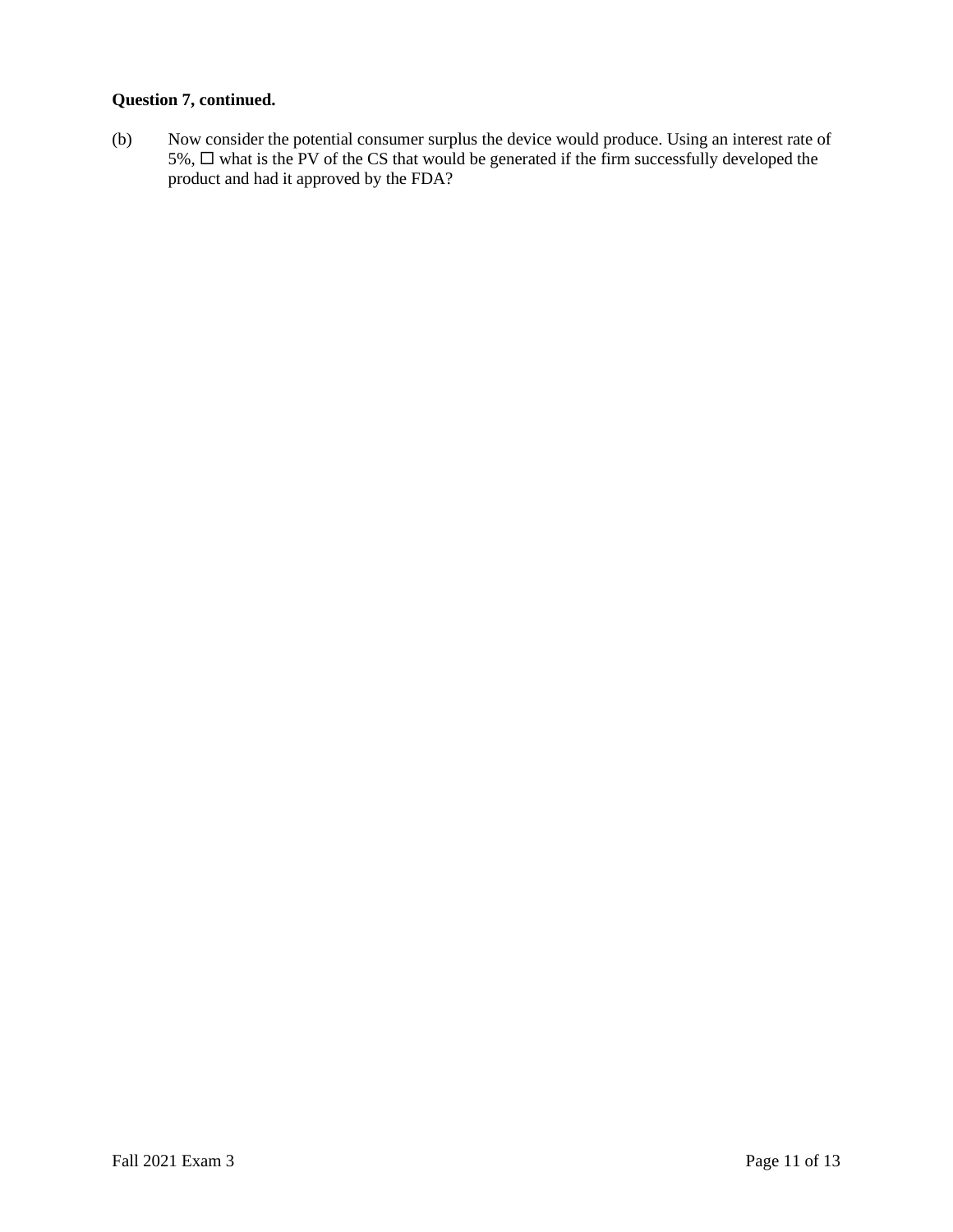### **Question 8 (15 points)**

Finally, now suppose the government decided to offer a prize to encourage the firm to undertake the research project. It would pay the firm \$2 million in year 0 if the device is approved by the FDA. However, it would pay nothing if the project fails or the firm abandons it for any reason.

Please  $\Box$  determine whether the policy would change the firm's decision. Then,  $\Box$  determine the government's expected payoff assuming it only cares about consumer surplus and its own payments under the policy. Please be sure to show your work.